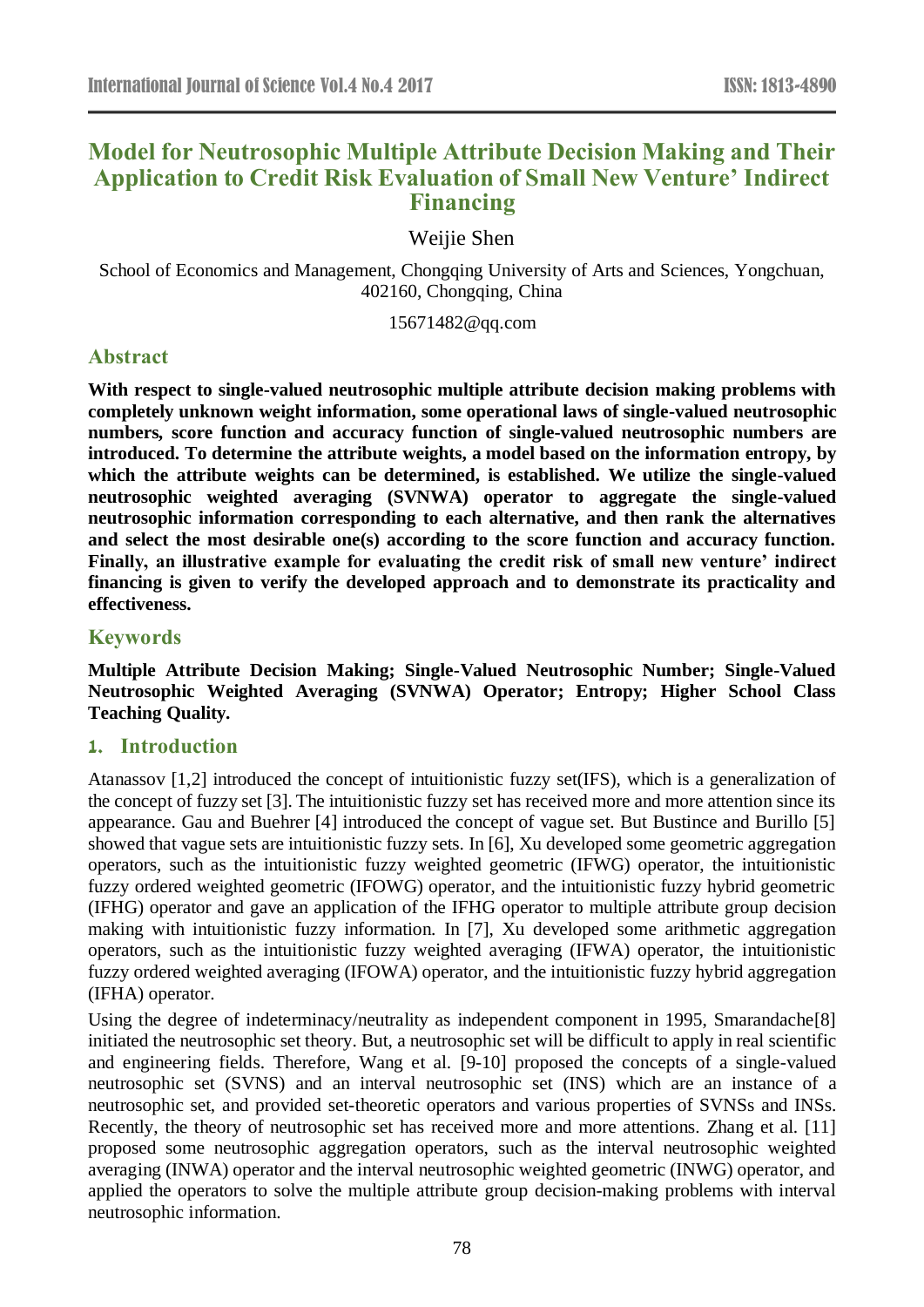In the process of MADM with single-valued neutrosophic information, sometimes, the attribute values take the form of single-valued neutrosophic numbers, and the information about attribute weights is incompletely known or completely unknown because of time pressure, lack of knowledge or data, and the expert's limited expertise about the problem domain. All of the above methods, however, will be unsuitable for dealing with such situations. Therefore, it is necessary to pay attention to this issue. The aim of this paper is to develop another method, based on the information entropy method, to overcome this limitation. The remainder of this paper is set out as follows. In the next section, we introduce some basic concepts related to single-valued neutrosophic sets. In Section 3 we introduce the MADM problem with single-valued neutrosophic information, in which the information about attribute weights is completely unknown, and the attribute values take the form of single-valued neutrosophic numbers. To determine the attribute weights, a model based on the information entropy method, by which the attribute weights can be determined, is established. We utilize the single-valued neutrosophic weighted averaging (SVNWA) operator to aggregate the i single-valued neutrosophic information corresponding to each alternative, and then rank the alternatives and select the most desirable one(s) according to the score function and accuracy function. In Section 4, an illustrative example for evaluating the credit risk of small new venture' indirect financing is pointed out. In Section 5 we conclude the paper and give some remarks.

### **2. Preliminaries**

In the subsection, we give some concepts related to neutrosophic sets and single-valued neutrosophic sets.

Definition 1[8]. Let X be a universe of discourse, then a neutrosophic sets is defined as:

$$
A = \left\{ \left\langle x, T_A(x), I_A(x), F_A(x) \right\rangle | x \in X \right\}
$$
 (1)

which is characterized by a truth-membership function  $T_A: X \to [0, 1]^+$ , an indeterminacymembership function  $I_A: X \to \left] 0^{\circ}, 1^{\circ} \right[$ , a falsity-membership function  $F_A: X \to \left] 0^{\circ}, 1^{\circ} \right[$ .

There is no restriction on the sum of  $T_A(x)$ ,  $I_A(x)$  and  $F_A(x)$ , so  $0 \le T_A(x)+I_A(x)+F_A(x) \le 3^+$ .

In the following, we adopt the representations  $\mu_A(x)$ ,  $\rho_A(x)$  and  $\nu_A(x)$  instead of  $T_A(x)$ ,  $I_A(x)$  and  $F_A(x)$ , respectively.

Wang et al. [9] defined the single-valued neutrosophic set which is an instance of neutrosophic set as follows:

Definition 2[9]. Let X be a universe of discourse, then a single-valued neutrosophic set is defined as:

$$
A = \left\{ \left\langle x, \mu_A(x), \ \rho_A(x), \ \nu_A(x) \right\rangle | x \in X \right\}
$$
 (2)

where  $\mu_A: X \to [0,1]$ ,  $\rho_A: X \to [0,1]$  and  $\nu_A: X \to [0,1]$  with  $0 \leq \mu_A(x) + \rho_A(x) + \nu_A(x) \leq 3$  for all  $x \in X$  . The values  $\mu_A(x)$ ,  $\rho_A(x)$  and  $\nu_A(x)$  denote the truth-membership degree, the indeterminacy-membership degree and the falsity-membership degree of *x* to *<sup>A</sup>* , respectively.

We will denote the set of all the SVNSs in  $X$  by  $Q$ . a single-valued neutrosophic number(SVNN) is denoted by  $\tilde{a} = (\mu, \rho, v)$  for convenience.

Definition 3[12]. Let  $\tilde{a} = (\mu, \rho, v)$  be a single-valued neutrosophic number, a score function S of a single-valued neutrosophic number can be represented as follows:

$$
S(\tilde{a}) = \frac{1 + \mu - 2\rho - \nu}{2}, \ S(\tilde{a}) \in [-1, 1].
$$
 (3)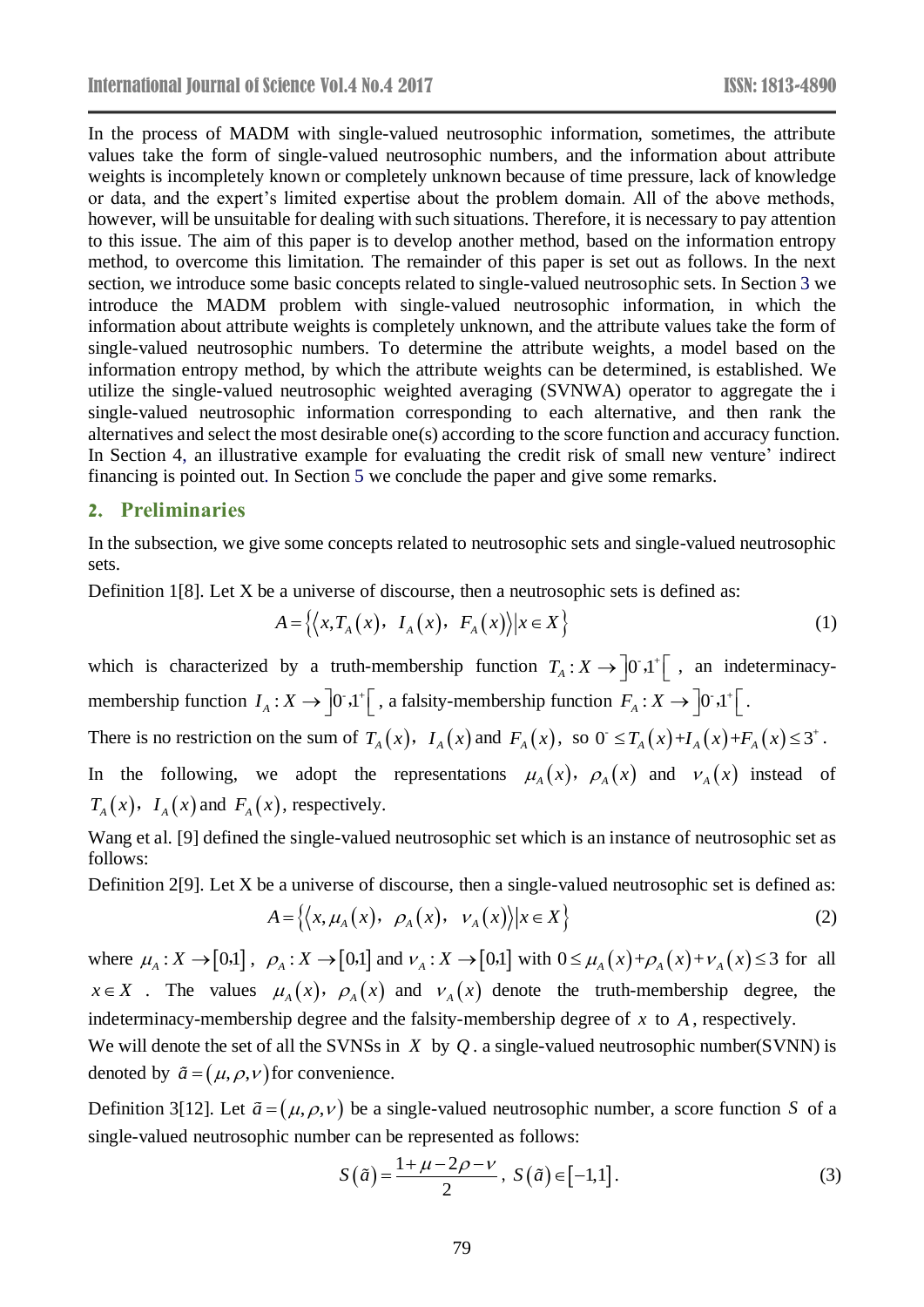Definition 4. Let  $\tilde{a} = (\mu, \rho, \nu)$  be a single-valued neutrosophic number, an accuracy function *H* of a single-valued neutrosophic number can be represented as follows:

$$
H(\tilde{a}) = \frac{1 + \mu - \rho(1 - \mu) - \nu(1 - \rho)}{2}, \ H(\tilde{a}) \in [0, 1] \ . \tag{4}
$$

to evaluate the degree of accuracy of the single-valued neutrosophic number  $\tilde{a} = (\mu, \rho, \nu)$ , where  $H(\tilde{a}) \in [0,1]$ . The larger the value of  $H(\tilde{a})$ , the more the degree of accuracy of the single-valued neutrosophic number *a* .

Sahin & Liu [12] showed that the relation between the score function S and the accuracy function H is similar to the relation between mean and variance in statistics. Based on the score function *S* and the accuracy function  $H$ , in the following, Sahin & Liu [12] gave an order relation between two single-valued neutrosophic numbers, which is defined as follows:

Definition 5[12]. Let  $\tilde{a}_1 = (\mu_1, \rho_1, \nu_1)$  and  $\tilde{a}_2 = (\mu_2, \rho_2, \nu_2)$  be two single-valued neutrosophic numbers,  $S(\tilde{a}_1) = \frac{1 + \mu_1 - 2\mu_1 - \nu_1}{2}$  $1 + \mu - 2$ 2  $S(\tilde{a}_1) = \frac{1 + \mu_1 - 2\rho_1 - v_1}{2}$  and  $S(\tilde{a}_2) = \frac{1 + \mu_2 - 2\rho_2 - v_2}{2}$  $S(\tilde{a}_2) = \frac{1 + \mu_2 - 2\rho_2 - v_2}{2}$  be the scores of  $\tilde{a}_1$  and  $\tilde{a}_2$ , respectively, and let  $H(\tilde{a}_1) = \frac{1 + \mu_1 - \rho_1(1 - \mu_1) - v_1(1 - \rho_1)}{2}$  $1 + \mu_1 - \rho_1 (1 - \mu_1) - \nu_1 (1$ 2<br>  $H(\tilde{a}_1) = \frac{1 + \mu_1 - \rho_1(1 - \mu_1) - v_1(1 - \rho_1)}{2}$  and  $H(\tilde{a}_2) = \frac{1 + \mu_2 - \rho_2(1 - \mu_2) - v_2(1 - \rho_2)}{2}$  $H(\tilde{a}_2) = \frac{1 + \mu_2 - \rho_2 (1 - \mu_2)}{2}$  $= \frac{1 + \mu_2 - \rho_2 (1 - \mu_2) - v_2 (1 - \rho_2)}{2}$  be the accuracy degrees of  $\tilde{a}_1$  and  $\tilde{a}_2$ , respectively, then if  $S(\tilde{a}_1) < S(\tilde{a}_2)$ , then  $\tilde{a}_1$  is smaller than  $\tilde{a}_2$ , denoted by  $\tilde{a}_1 < \tilde{a}_2$ ; if  $S(\tilde{a}_1) = S(\tilde{a}_2)$ , then

if  $H(\tilde{a}_1) = H(\tilde{a}_2)$ , then  $\tilde{a}_1$  and  $\tilde{a}_2$  represent the same information, denoted by  $\tilde{a}_1 = \tilde{a}_2$ ; (2) if  $H(\tilde{a}_1) < H(\tilde{a}_2)$ ,  $\tilde{a}$  is smaller than *b*, denoted by  $\tilde{a}_1 < \tilde{a}_2$ .

Definition 6[11]. Let  $\tilde{a}_j = (\mu_j, \rho_j, v_j)(j = 1, 2, \dots, n)$  be a collection of single-valued neutrosophic numbers, and let SVNWA:  $Q^n \rightarrow Q$ , if

$$
\text{SVNWA}_{\omega}(\tilde{a}_1, \tilde{a}_2, \cdots, \tilde{a}_n) = \sum_{j=1}^n \omega_j \tilde{a}_j = \left(1 - \prod_{j=1}^n \left(1 - \mu_j\right)^{\omega_j}, \prod_{j=1}^n \rho_j^{\omega_j}, \prod_{j=1}^n \nu_j^{\omega_j}\right) \tag{5}
$$

where  $\omega = (\omega_1, \omega_2, \dots, \omega_n)^T$  be the weight vector of  $\tilde{a}_j$  ( $j = 1, 2, \dots, n$ ), and  $\omega_j > 0$ ,  $\sum_{j=1}^n a_j$  $\sum_{i=1}^{n} \omega_i = 1$ *j j*  $\sum \omega_j = 1$ , then SVNWA is called the single-valued neutrosophic weighted averaging (SVNWA) operator.

## **3. Model for Single-Valued Neutrosophic Multiple Attribute Decision Making Problems**

The following assumptions or notations are used to represent the single-valued neutrosophic MADM problems with entropy weight information:

- (1) The alternatives are known. Let  $A = \{A_1, A_2, \dots, A_m\}$  be a discrete set of alternatives;
- (2) The attributes are known. Let  $G = \{G_1, G_2, \dots, G_n\}$  be a set of attributes;

(3) The information about attribute weights is incompletely known. Let  $w = (w_1, w_2, \dots, w_n) \in H$  be the weight vector of attributes, where  $w_j \ge 0$ ,  $j = 1, 2, \dots, n$ ,  $\sum_{i=1}^{n} w_j = 1$  $\sum_{j=1}^{n} w_j = 1$ .

Suppose that  $\tilde{R} = (\tilde{r}_{ij})_{m \times n} = (\mu_{ij}, \rho_{ij}, \nu_{ij})_{m \times n}$  is the single-valued neutrosophic decision matrix, where  $\mu_{ij}$  indicates the truth-membership that the alternative  $A_i$  satisfies the attribute  $G_j$  given by the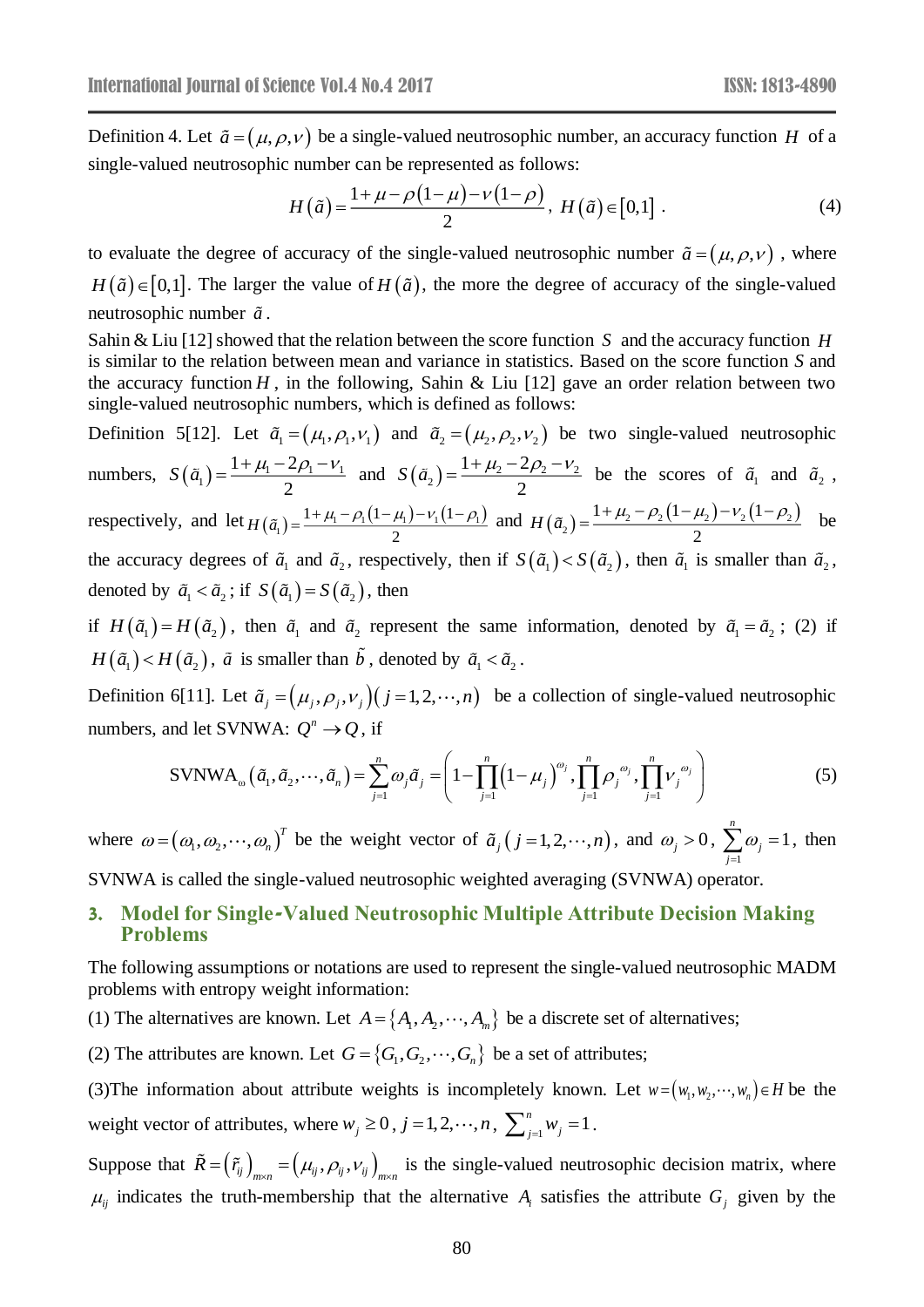decision maker,  $\rho_{ij}$  indicates the indeterminacy-membership degree that the alternative  $A_i$  doesn't satisfy the attribute  $G_j$  given by the decision maker,  $v_{ij}$  indicates the falsity-membership degree that the alternative  $A_i$  doesn't satisfy the attribute  $G_j$  given by the decision maker,  $\mu_{ij} \in [0,1]$ ,  $\rho_{ij} \in [0,1]$ ,  $V_{ij} \in [0,1]$ ,  $0 \le \mu_{ij} + \rho_{ij} + V_{ij} \le 3$ ,  $i = 1,2,\dots,m$ ,  $j = 1,2,\dots,n$ .

Definition 7. Let  $\tilde{R} = (\tilde{r}_{ij})_{m \times n} = (\mu_{ij}, \rho_{ij}, v_{ij})_{m \times n}$  be a single-valued neutrosophic decision matrix,  $\tilde{r}_i = (\tilde{r}_{i1}, \tilde{r}_{i2}, \dots, \tilde{r}_{in})$  be the vector of attribute values corresponding to the alternative  $A_i$ ,  $i = 1, 2, \dots, m$ , then we call

$$
\tilde{r}_{i} = (\mu_{i}, \rho_{i}, \nu_{i}) = \text{SVNWA}_{w}(\tilde{r}_{i1}, \tilde{r}_{i2}, \cdots, \tilde{r}_{in})
$$
\n
$$
= \left(1 - \prod_{j=1}^{n} \left(1 - \mu_{ij}\right)^{w_{j}}, \prod_{j=1}^{n} \rho_{ij}^{w_{j}}, \prod_{j=1}^{n} \nu_{ij}^{w_{j}}\right), \quad i = 1, 2, \cdots, m. \tag{6}
$$

the overall value of the alternative  $A_i$ , where  $w = (w_1, w_2, \dots, w_n)^T$  is the weight vector of attributes.

In the situation where the information about attribute weights is completely known, i.e., each attribute weight can be provided by the expert with crisp numerical value, we can weight each attribute value and aggregate all the weighted attribute values corresponding to each alternative into an overall one by using Eq. (6). Based on the overall attribute values  $\tilde{r}_i$  of the alternatives  $A_i$  ( $i = 1, 2, \dots, m$ ), we can rank all these alternatives and then select the most desirable one(s). The greater  $\tilde{r}_i$ , the better the alternative  $A_i$  will be.

Entropy[13] was one of the concepts in thermodynamics originally and then Shannon first introduced the concept of information entropy in connection with communication theory. He considered entropy was an equivalent to uncertainty. It made a pervasive impact to many other disciplines in extending his work to other fields, ranging from management science, engineering technology and the sociological economic field. In these disciplines entropy is applied as a measure of disorder, unevenness of distribution and the degree of dependency or complexity of a system. Information entropy is an ideal measure of uncertainty and it can measure the quality of effective information. In the single-valued neutrosophic MADM problems which have *m* alternatives and *n* attributes, the *jth* attribute's entropy is defined as follows:

$$
H_j = -k \sum_{i=1}^m f_{ij} \ln f_{ij}, i = 1, 2, \cdots, m, j = 1, 2, \cdots, n.
$$

where

$$
f_{ij} = \frac{H(\tilde{r}_{ij})}{\sum_{i=1}^{m} H(\tilde{r}_{ij})}, \ k = \frac{1}{\ln m}.
$$
 (7)

Assume that if  $f_{ij} = 0$ , then  $f_{ij} \ln f_{ij} = 0$ .

Then, the *jth* attribute's entropy is defined as follows:

$$
w_j = \frac{1 - H_j}{n - \sum_{j=1}^n H_j}.
$$
 (8)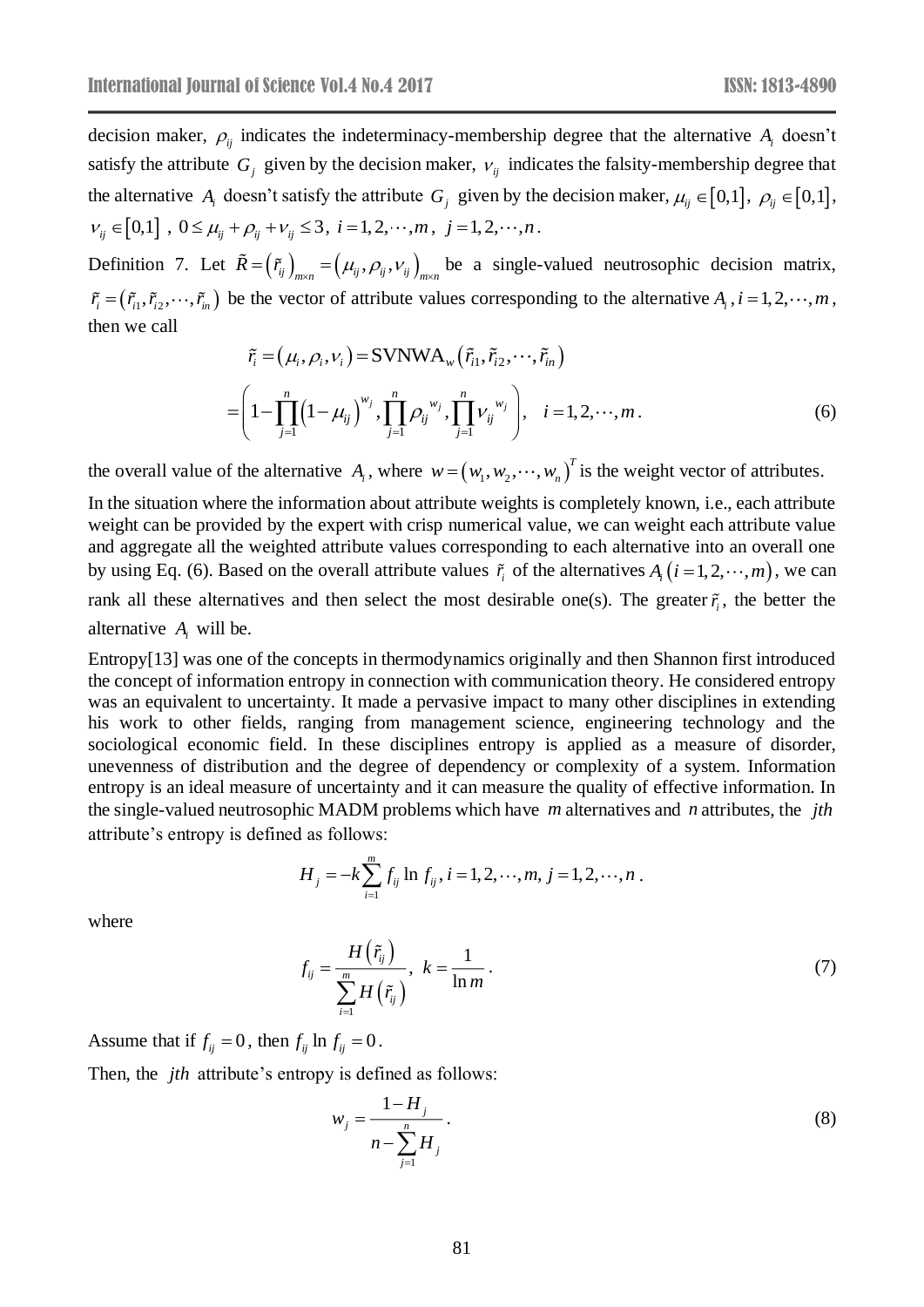Based on the above models, we develop a practical method for solving the MADM problems, in which the information about attribute weights is completely unknown, and the attribute values take the form of single-valued neutrosophic numbers. The method involves the following steps: Step 1. Let  $\tilde{R} = (\tilde{r}_i)_{m \times n}$  be the single-valued neutrosophic decision matrix, where  $\tilde{r}_i = (\mu_i, \rho_i, \nu_i)$ , which is an attribute value, given by an expert, for the alternative  $A_i \in A$  with respect to the attribute  $G_j \in G$ ,  $w = (w_1, w_2, \dots, w_n)$  be the weight vector of attributes, where  $w_j \in [0,1]$ ,  $j = 1,2,\dots, n$ ,

$$
\sum_{j=1}^n w_j = 1.
$$

Step 2. Determine the entropy weight of each attribute according to equations (7) and (8).

Step 3. Utilize the weight vector  $w = (w_1, w_2, \dots, w_n)$  and by Eq. (6), we obtain the overall values  $\tilde{r}_i$  of the alternative  $A_i$   $(i = 1, 2, \dots, m)$ .

Step 4. calculate the scores  $S(\tilde{r})$  of the overall single-valued neutrosophic numbers  $\tilde{r}_i$   $(i=1,2,\dots,m)$  to rank all the alternatives  $A_i$   $(i=1,2,\dots,m)$  and then to select the best one(s) (if there is no difference between two scores  $S(\tilde{r}_i)$  and  $S(\tilde{r}_j)$ , then we need to calculate the accuracy degrees *H*( $\tilde{r}_i$ ) and *H*( $\tilde{r}_j$ ) of the overall single-valued neutrosophic numbers  $\tilde{r}_i$  and  $\tilde{r}_j$ , respectively, and then rank the alternatives  $A_i$  and  $A_j$  in accordance with the accuracy degrees  $H(r_i)$  and  $H(r_j)$ .

Step 5. Rank all the alternatives  $A_i$   $(i = 1, 2, \dots, m)$  and select the best one(s) in accordance with  $S(\tilde{r}_i)$ and  $H(\tilde{r}_i)(i=1,2,\dots,m)$ .

Step 6. End.

## **4. Numerical example**

From a global perspective, it is a common phenomenon of the existence of a largenumber of new small ventures, regardless of countries, regions and stage of development. But,new small ventures have, for a long term,been facing with the difficulty of micro-financingwhile they are creating significant macro social and economic benefits. This is mainlyreflected in: on one hand, new small ventures have played an important role in promotingeconomic development, increasing employment, creating innovation, maintaining marketcompetitive vigor, and protecting price mechanism, etc; on the other hand, as the micro mainbody,new small ventures have constantly fallen into the plight of survival and developmentdue to difficulties in financing.Three reasons result in the financing difficulty of new small ventures. First, the inherent deficiencies of new small ventures, such as: smaller scale of assets in the early days; greatuncertainty of future development; lack of credit, high risk,etc; second, for a long term, creditrisk evaluation models of commercial banks in China have mainly been focused on large andmedium enterprises,resulting in its failure to build effective credit risk evaluation models fornew small ventures,and to make scientific and objective evaluation of credit risk and creditdecision for new small ventures; third, lack of theoretical research. This is mainly reflected in: The academic community, when building credit risk evaluation models, tends to focus onlarge ventures and ignore small ventures; focus on financial indicators and ignorenon-financial indicators, focus on tangible assets and ignore intangible assets, focus on theinformation in financial statements and ignore the information out of financial statements,focus on the normative of information disclosure and ignore cooperative enterprises, transaction process and financing products' function in mitigating information asymmetry. These perspective limitations on the theoretical research not only restrict the innovations andpractices of financial bodies in finance services to new small ventures, but also result in asituation that theoretical research of credit risk measurement, evaluation and management fornew small ventures lags far behind practice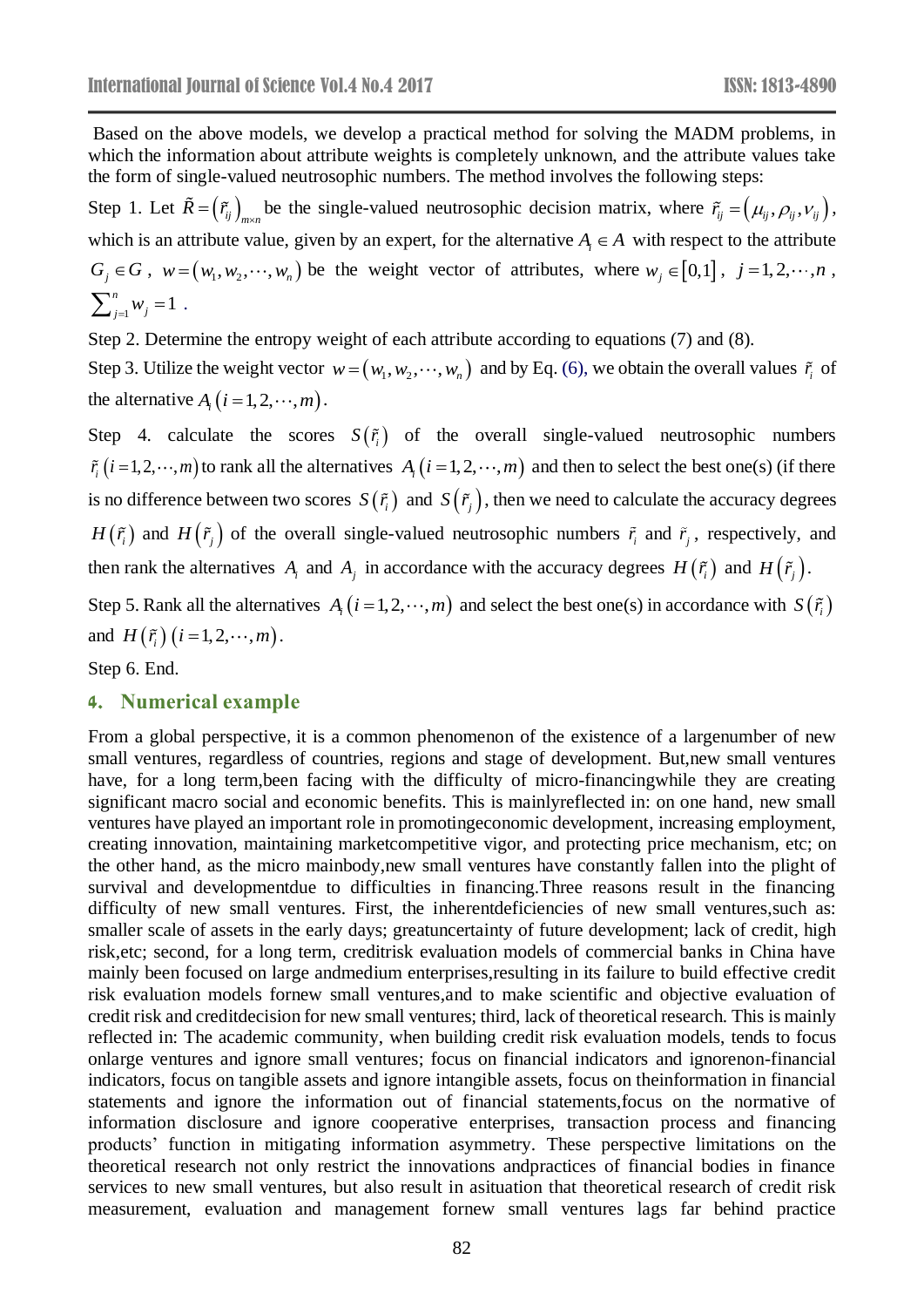needs.Therefore, it is undoubtedly of great practical and theoretical significance to solving thefinancing difficulties of new small ventures through a correct understanding of the operationcharacteristics of and financing rules new small ventures,and a scientific command of riskcharacteristics,so as to further effectively identify the credit risk situation and key influence factors in various stages in their growth process, build a scientific and rational credit riskevaluation model for small new venture, and to guide and optimize banks' financing policies, credit ideas and product design for new small ventures, and to enrich the theory of credit riskmanagement. This section presents a numerical example to illustrate the method proposed in this paper. Suppose a company plans to evaluate the credit risk of small new venture' indirect financing. There is a panel with five possible enterprises  $T_i$  ( $i = 1, 2, 3, 4, 5$ ) to select. The company selects four attribute to evaluate the five possible enterprises:  $\Omega$ G<sub>1</sub> is the solvency ability;  $\Omega$ G<sub>2</sub> is the viability ability;  $\partial$ G<sub>3</sub> is the corporate profitability;  $\mathcal{Q}G_4$  is the development capacity. The five possible enterprises  $A_i$  ( $i = 1, 2, 3, 4, 5$ ) are to be evaluated using the single-valued neutrosophic numbers by the decision maker under the above four attributes, as listed in the following matrix.

$$
\tilde{R} = \begin{bmatrix}\n(0.2, 0.4, 0.7) & (0.1, 0.3, 0.8) & (0.4, 0.3, 0.5) & (0.5, 0.4, 0.4) \\
(0.6, 0.3, 0.3) & (0.3, 0.5, 0.6) & (0.6, 0.5, 0.4) & (0.6, 0.6, 0.3) \\
(0.4, 0.5, 0.4) & (0.5, 0.6, 0.4) & (0.5, 0.6, 0.5) & (0.4, 0.5, 0.5) \\
(0.2, 0.4, 0.5) & (0.1, 0.5, 0.7) & (0.7, 0.4, 0.2) & (0.5, 0.4, 0.4) \\
(0.6, 0.4, 0.2) & (0.4, 0.6, 0.4) & (0.5, 0.6, 0.3) & (0.3, 0.6, 0.4)\n\end{bmatrix}
$$

Procedure for evaluating the credit risk of small new venture' indirect financing contains the following steps.

Step 1 According to equations (7) and (8), we get the weight vector of attributes:

$$
w = (0.3068 \ 0.1190 \ 0.2433 \ 0.3309)^T
$$

Step 2 Utilize the weight vector  $w = (w_1, w_2, \dots, w_n)$  and by Eq. (6), we obtain the overall values  $\tilde{r}_i$  of the alternative  $A_i$   $(i = 1, 2, \dots, m)$ .

$$
\tilde{r}_1 = (0.3525, 0.2333, 0.5445), \tilde{r}_2 = (0.5725, 0.3255, 0.3494)
$$
\n
$$
\tilde{r}_3 = (0.4384, 0.4366, 0.4547), r_4 = (0.4530, 0.2354, 0.3868)
$$
\n
$$
\tilde{r}_5 = (0.4666, 0.3287, 0.3015)
$$

Step 3 Calculate the scores  $S(\tilde{r}_i)$  of the overall single-valued neutrosophic numbers  $\tilde{r}_i$   $(i = 1, 2, \dots, m)$ 

$$
S(\tilde{r}_1) = -0.1932, S(\tilde{r}_2) = 0.2247, S(\tilde{r}_3) = -0.0132
$$
  

$$
S(\tilde{r}_4) = 0.0676, S(\tilde{r}_5) = 0.1684
$$

Step 4 Rank all the enterprises  $A_i$  ( $i = 1, 2, 3, 4, 5$ ) in accordance with the scores  $S(\tilde{r}_i)$  ( $i = 1, 2, \dots, 5$ ) of the overall single-valued neutrosophic numbers  $\tilde{r}_i$  ( $i=1,2,\dots,m$ ):  $A_2 \succ A_3 \succ A_4 \succ A_1$ , and thus the most desirable enterprises is  $A_5$ .

### **5. Conclusion**

In this paper, we have investigated the problem of MADM with completely unknown information on attribute weights to which the attribute values are given in terms of single-valued neutrosophic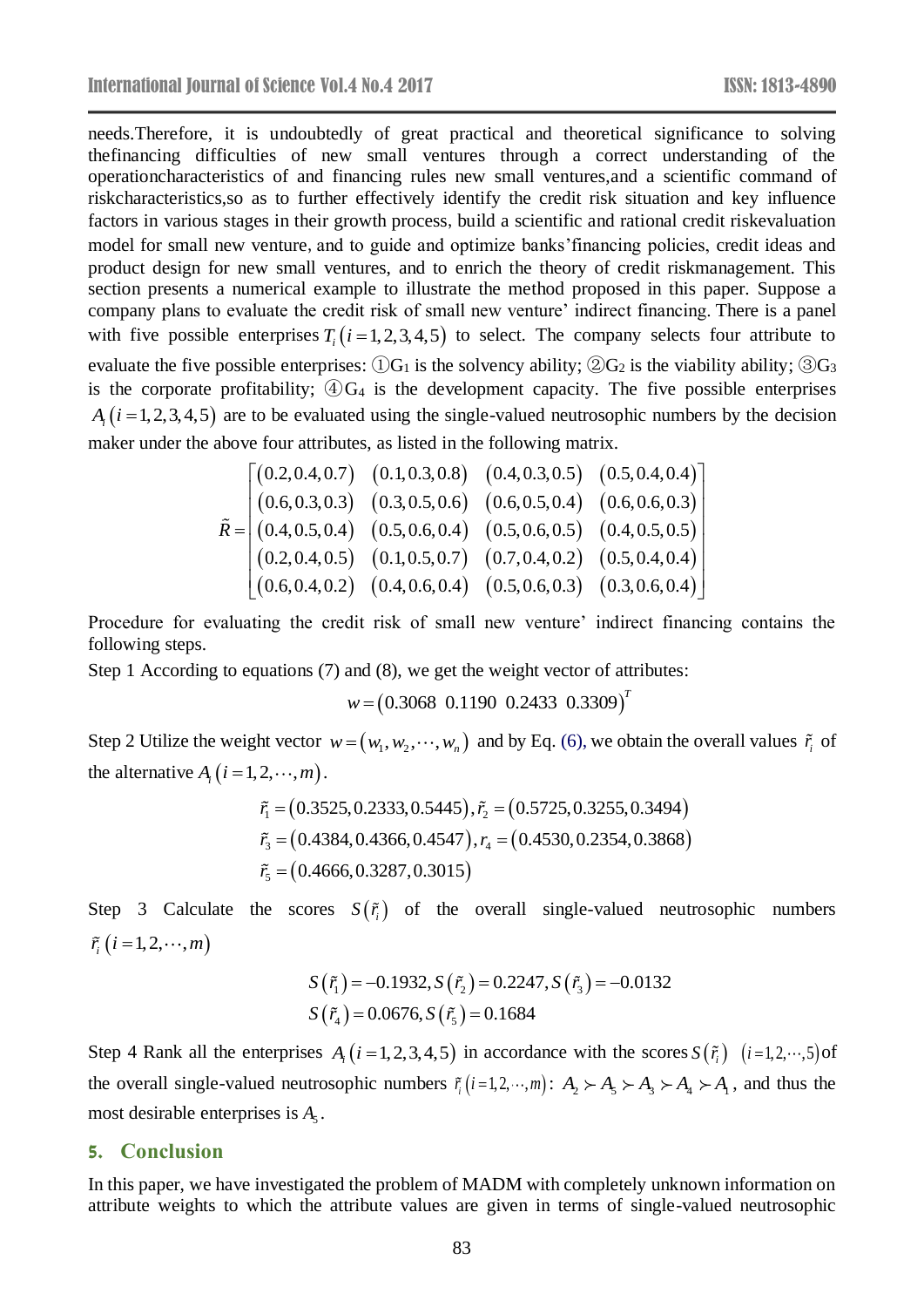numbers. To determine the attribute weights, a model based on the information entropy, by which the attribute weights can be determined, is established. We utilize the single-valued neutrosophic weighted averaging (SVNWA) operator to aggregate the single-valued neutrosophic numbers corresponding to each alternative, and then rank the alternatives and select the most desirable one(s) according to the score function and accuracy function. Finally, an illustrative example for evaluating the credit risk of small new venture' indirect financing is given to verify the developed approach and to demonstrate its practicality and effectiveness. In the future, we shall continue working in the application of the single-valued neutrosophic multiple attribute decision-making to other domains [14-22].

## **Acknowledgements**

The work was supported by the Humanities and Social Sciences Foundation of Ministry of Education of the People's Republic of China (No. 15YJCZH138).

#### **References**

- [1] K. Atanassov. Intuitionistic fuzzy sets. Fuzzy Sets and Systems 20 (1986) 87-96.
- [2] K. Atanassov. More on intuitionistic fuzzy sets. Fuzzy Sets and Systems 33 (1989) 37- 46.
- [3] L. A. Zadeh. Fuzzy sets. Information and Control 8 (1965)338-356.
- [4] W. L. Gau and D. J. Buehrer. Vague sets. IEEE Transactions on Systems, Man and Cybernetics 23 (2) (1993) 610-614.
- [5] H. Bustine and P. Burillo. Vague sets are intuitionistic fuzzy sets. Fuzzy Sets and Systems 79 (1996) 403-405.
- [6] Z. S. Xu and R. R. Yager. Some geometric aggregation operators based on intuitionistic fuzzy sets. International Journal of General System 35 (2006) 417-433.
- [7] Z. S. Xu. Intuitionistic fuzzy aggregation operators. IEEE Transations on Fuzzy Systems 15(6) (2007) 1179-1187.
- [8] F. Smarandache, Neutrosophy. Neutrosophic probability, set, and logic. Amer. Res. Press, Rehoboth, pp.105, 1998.
- [9] H.Wang, F. Smarandache, Y.Q. Zhang, R. Sunderraman, Interval neutrosophic sets and logic: theory and applications in computing. Hexis, Arizona, 2005.
- [10]H.Wang, F. Smarandache, Y.Q. Zhang, R. Sunderraman, Single valued neutrosophic sets. Multispace Multistruct , 4(2010):410–413.
- [11] H.Y. Zhang, J.Q. Wang, X.H. Chen, Interval neutrosophic sets and their application in multicriteria decision making problems. Scic World J. , 2014. doi:10.1155/2014/645953
- [12] [Ridvan Sahin,](http://dblp.uni-trier.de/pers/hd/s/Sahin:Ridvan) [Peide Liu,](http://dblp.uni-trier.de/pers/hd/l/Liu:Peide) Maximizing deviation method for neutrosophic multiple attribute decision making with incomplete weight information. [Neural Computing and Applications](http://dblp.uni-trier.de/db/journals/nca/nca27.html#SahinL16) 27(7) (2016): 2017-2029.
- [13] J. Karmeshu. Entropy measures, maximum entropy principle and emerging applications. Berlin, Heidelberg, New York: Springer-Verlag, 2003.
- [14] Z. S. Xu. Models for multiple attribute decision-making with intuitionistic fuzzy information. International Journal of Uncertainty, Fuzziness and Knowledge-Based Systems 15(3) (2007) 285-297.
- [15] S. M. Chen and J. M. Tan. Handling multicriteria fuzzy decision-making problems based on vague set theory. Fuzzy Sets and Systems 67 (1994) 163-172.
- [16] D. H. Hong and C. H. Choi. Multicriteria fuzzy problems based on vague set theory. Fuzzy Sets and Systems 114 (2000) 103-113.
- [17] Z. S. Xu. Uncertain Multiple Attribute Decision Making: Methods and Applications. Tsinghua University Press, Beijing, 2004.
- [18] D. F. Li. Multiattribute decision making models and methods using intuitionistic fuzzy sets. Journal of Computer and systems Sciences 70 (2005) 73-85.